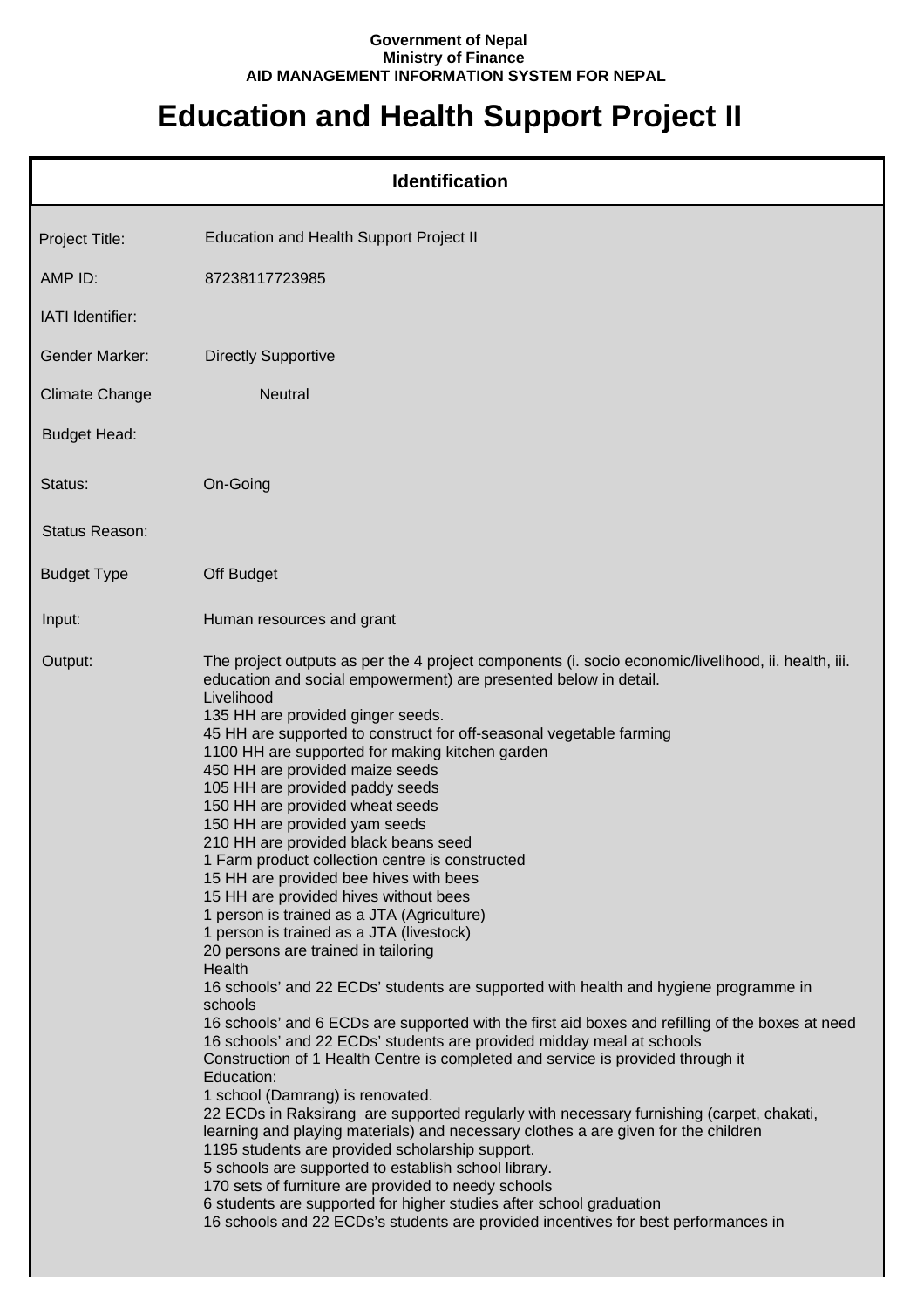|                   | school<br>16 schools are provided Teaching-learning materials<br>13 schools are supported with 32 teachers<br>150 students are supported for daily meal (food) in 2 school hostels<br>657 students are counseled for their career each year<br>Social empowerment:<br>6 Child clubs are supported for their club activities implementation in their respective<br>communities<br>60 households are provided emergency support                                                       |
|-------------------|-------------------------------------------------------------------------------------------------------------------------------------------------------------------------------------------------------------------------------------------------------------------------------------------------------------------------------------------------------------------------------------------------------------------------------------------------------------------------------------|
| Outcome:          | i. Socio-economic: Living standard of the people in the project areas of Raksirang is improved<br>through increased farm products due to improved agricultural practices<br>ii. Health: Status of health and sanitation of the people in the household and community level is<br>improved due to establishment and access to the community health centre and raised health<br>literacy<br>iii. Educational: All school going age children in Raksirang 6,7&8 are enrolled in school |
| Impact:           | The sustainable improvement in the socio economic status of the Chepang and Tamang people<br>in the Raksirang Rural Municipality of Makwanpur is achieved by improving their socio-<br>economic status, health and education status.                                                                                                                                                                                                                                                |
| Treasury Type:    |                                                                                                                                                                                                                                                                                                                                                                                                                                                                                     |
| Humanitarian Ald: | Yes                                                                                                                                                                                                                                                                                                                                                                                                                                                                                 |
|                   |                                                                                                                                                                                                                                                                                                                                                                                                                                                                                     |

|                                       | <b>Planning</b> |  |
|---------------------------------------|-----------------|--|
| Date of Agreement                     | 2017-02-03      |  |
| Date of effectiveness                 |                 |  |
| Proposed Start Date 2021-01-01        |                 |  |
| <b>Actual Start Date</b>              |                 |  |
| Planned Completion 2023-12-31<br>Date |                 |  |

| Location |            |
|----------|------------|
| Location | Percentage |
|          | 100.0%     |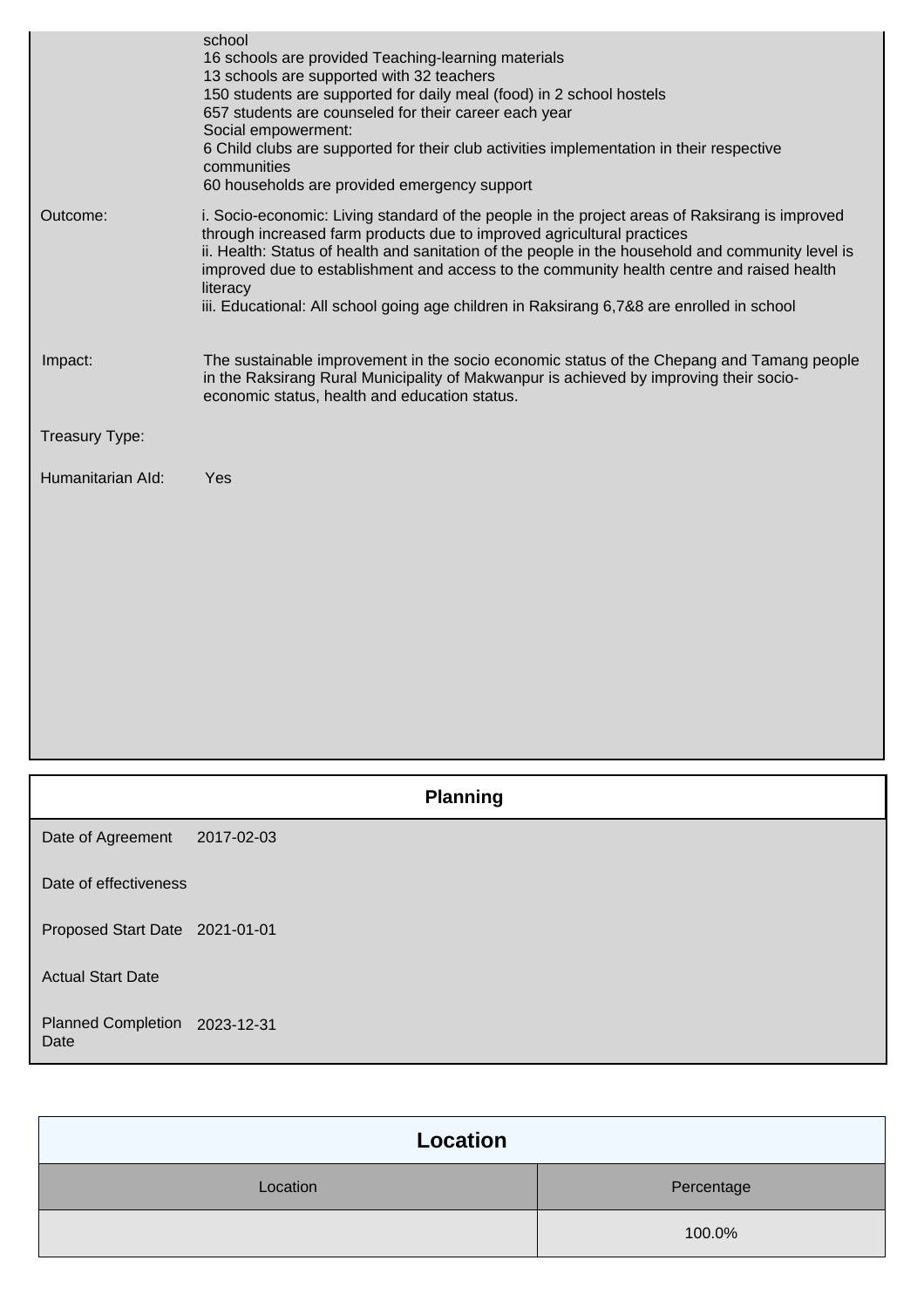| <b>Sector</b>                               |            |
|---------------------------------------------|------------|
| Sector                                      | Percentage |
| Nepal Sector Classification EDUCATION 0     | 59.0%      |
| Nepal Sector Classification HEALTH 0        | 26.0%      |
| Nepal Sector Classification MISCELLANEOUS 0 | 7.0%       |
| Nepal Sector Classification LIVELIHOOD 0    | 8.0%       |

| <b>Implementing/Executing Agency</b>                              |        |  |
|-------------------------------------------------------------------|--------|--|
| Donor                                                             |        |  |
| LiScha Himalaya e.v.                                              | 0.0%   |  |
| <b>Responsible Organization</b>                                   |        |  |
| Ministry of Education, Science and Technology                     | 59.0%  |  |
| Ministry of Health and Population                                 | 26.0%  |  |
| Ministry of Agriculture, Land Management and Cooperatives         | 8.0%   |  |
| Ministry of Land Management, Cooperatives and Poverty Alleviation | 7.0%   |  |
| <b>Executing Agency</b>                                           |        |  |
| LiScha Himalaya e.v.                                              | 100.0% |  |
| <b>Implementing Agency</b>                                        |        |  |
| <b>NGOs</b>                                                       | 100.0% |  |

| <b>Funding</b>                     |                       |                    |                               |            |                     |
|------------------------------------|-----------------------|--------------------|-------------------------------|------------|---------------------|
| Transaction<br>Date                | Type of<br>Assistance | Mode of<br>Payment | Post Earthquake<br>Assistance | Commitment | <b>Disbursement</b> |
|                                    | LiScha Himalaya e.v.  |                    |                               |            |                     |
| <b>Actual</b>                      |                       |                    |                               |            |                     |
| <b>UNDISBURSED BALANCE</b><br>null |                       |                    |                               |            |                     |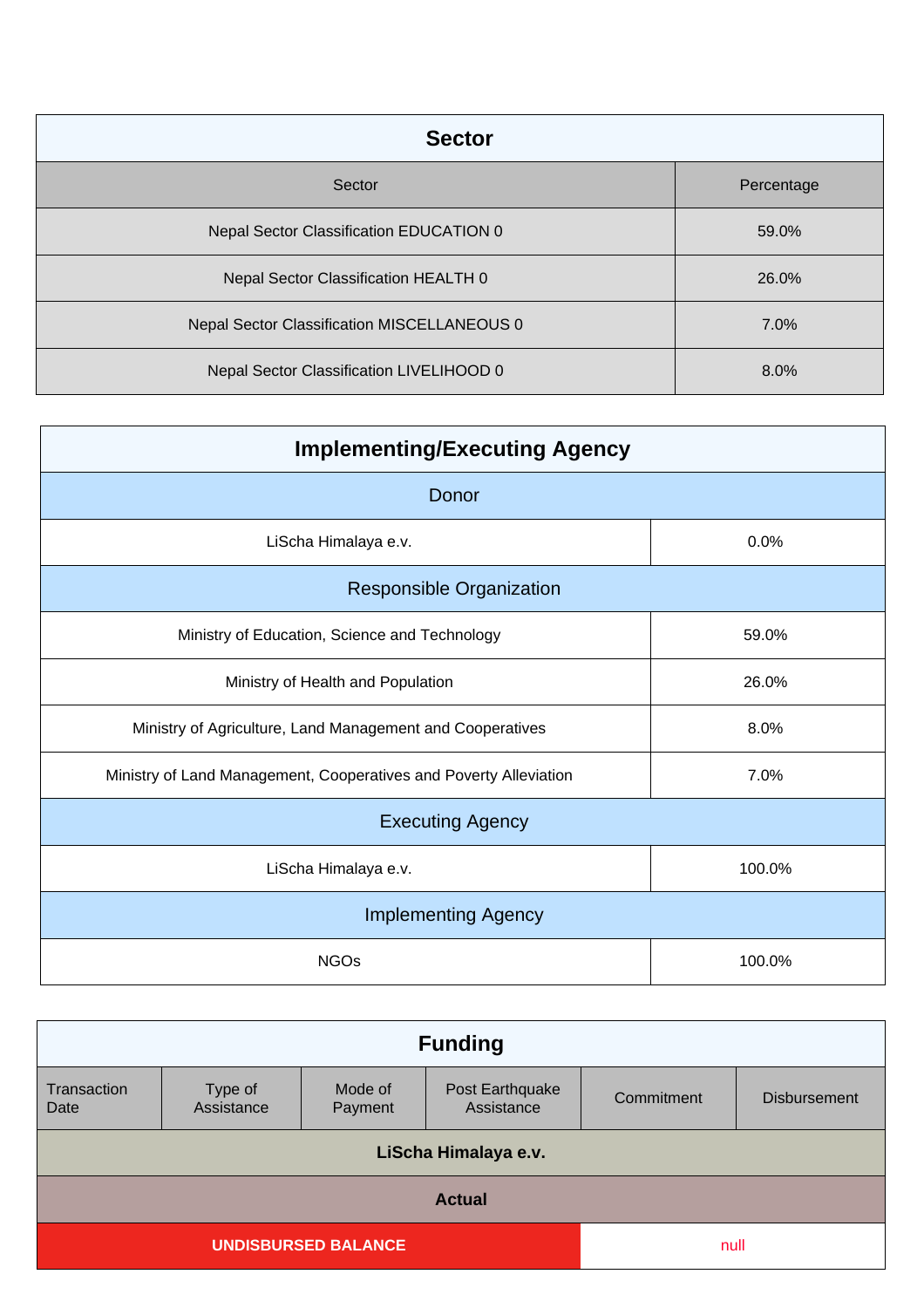| Transaction<br>Date          | Type of<br>Assistance | Mode of<br>Payment | Post Earthquake<br>Assistance | Commitment | <b>Disbursement</b> |
|------------------------------|-----------------------|--------------------|-------------------------------|------------|---------------------|
| 2/3/2017                     | Grant Aid             | Cash               | No                            | 1,538,512  | 0                   |
| Total                        |                       |                    | 1,538,511                     | 0          |                     |
| Total (LiScha Himalaya e.v.) |                       |                    | 1,538,511                     | 0          |                     |
| <b>UNDISBURSED BALANCE</b>   |                       |                    | 1,538,511                     |            |                     |

| <b>Progress Achieved</b>       |
|--------------------------------|
| Progress Achieved:             |
| Key Problems:                  |
| Steps Taken to Solve Problems: |

| <b>Funding Information</b>        |             |  |
|-----------------------------------|-------------|--|
| <b>Total Actual Commitment</b>    | 1,538,512   |  |
| <b>Total Planned Commitment</b>   | $\mathbf 0$ |  |
| <b>Total Actual Disbursement</b>  | $\mathbf 0$ |  |
| <b>Total Planned Disbursement</b> | $\mathbf 0$ |  |
|                                   |             |  |